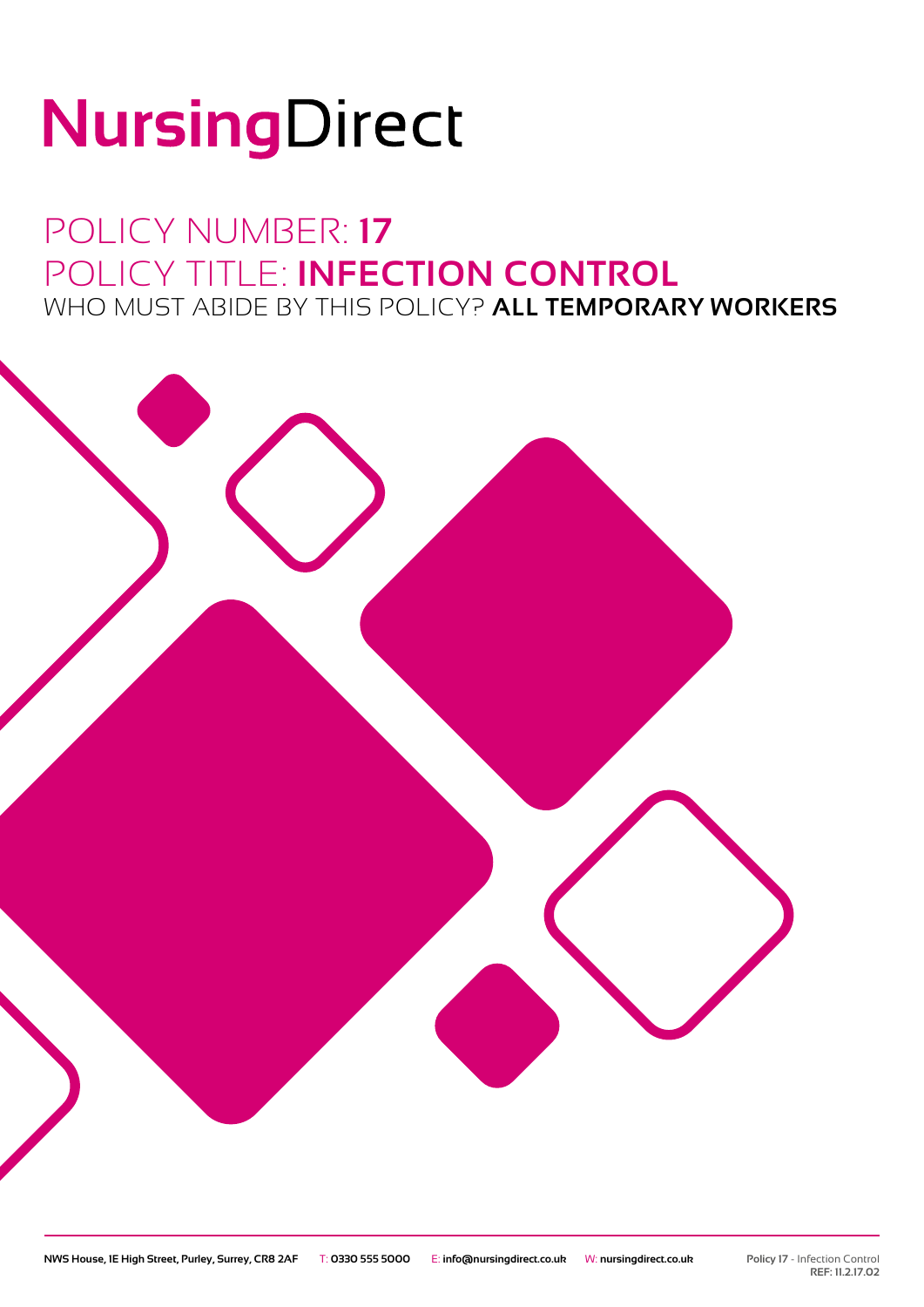#### INFECTION CONTROL

#### **THE PURPOSE OF THIS POLICY**

To ensure that Temporary Workers strictly comply with the infection control policy set by Nursing Direct.

#### **INFECTION CONTROL**

Nursing Direct recognises its duty to promote a safe working environment for domiciliary care workers and clients. The control of infectious diseases is an important aspect of this overriding duty. Care, especially intimate care, involves risks of infection which need to be managed in a safe and organised manner. Advice will be sought from time to time from appropriately trained professionals working in infection control. The arrangements described here must be followed at all times and any queries regarding any aspect of safe care and practice should be discussed without delay with the health and safety manager in the first instance.

#### **AGENCY WORKERS' PERSONAL HYGIENE AND FITNESS FOR WORK**

As the work during assignments will involve agency workers being in close proximity to Clients and patients, agency workers will keep themselves personally fresh, free from odours and practice good oral hygiene.

- Any wounds or moist skin must be covered with a waterproof dressing prior to contact with a service user
- Agency workers who are involved in food preparation must use blue catering plasters to cover wounds

#### **PROCEDURE**

Routine Procedures for the control of infection Standard/Universal precautions

It is not always possible to identify people who may spread infection to others, at any one time, and therefore precautions to prevent the spread of infection must be followed at all times. These routine procedures are called standard/universal precautions.

Standard/Universal Precautions include:

- Handwashing and skin care;
- Use of protective clothing;
- Safe handling of sharps (including sharps injury management);
- Spillage management. All blood and body fluids are potentially infectious and precautions are necessary to prevent exposure to them. A disposable apron and latex or vinyl gloves should always be worn when dealing with excreta, blood and body fluids. Everyone involved in providing care in the community should know and apply the standard principles of hand decontamination, the use of protective clothing, the safe disposal of sharps and body fluid spillages. Each agency worker is accountable for his/her actions and must follow safe practices.

#### **HANDWASHING AND SKIN CARE**

Handwashing is generally recognised as the single most effective method of controlling infection, and as such is the first defence against the spread of infection.

Hands must be washed:

- Before and after each work shift and work break. Remove jewellery if you can;
- Before and after physical contact with each client;
- After handling contaminated items such as dressings, bedpans, commodes, urinals and urine drainage bags;
- Before putting on, and after removing protective clothing, including gloves;
- After using the toilet, blowing your nose or covering a sneeze;
- Whenever hands become visibly soiled;
- Before preparing or serving food;
- Before eating, drinking or handling food and before and after smoking.

Keep your fingernails short, clean and free from nail polish. Cover open wounds such as cuts, scratches and grazes

#### **PROTECTIVE CLOTHING**

Protective clothing provides a barrier against the spread of infectious disease. Selection of protective equipment must be based on an assessment of the risk, as some situations and occurrences will present a greater risk than others.

#### **What to wear and when: Risk Assessment**

No exposure to blood/body fluids anticipated

Exposure to blood/body fluid expected, but low risk of splashing.

Exposure to blood/body fluids anticipated – high risk of splashing to face.

#### **Personal Protective Equipment**

No protective clothing is anticipated

Wear gloves and a plastic apron – dispose of both after each episode of use.

Wear gloves, plastic apron and eye/mouth/nose protection – dispose of all after each episode of use.

#### **SPILLAGE MANAGEMENT**

Spillages will inevitably occur from time to time, and it is essential that each occurrence is dealt with appropriately, and, where necessary, cleaning fluids and applications are used.

#### **PETS**

Pets can often enhance the quality of life for elderly people. However, many types of animal often kept as pets can be the source of human infection, including exotic species such as reptiles, fish or birds. Sensible precautions can reduce any infection risk to an acceptable level. All animals should be regularly groomed and checked for signs of infection, flea infestation, or other illness. If pets become ill, diagnosis and treatment by a vet should be sought without delay. All animals should have received relevant inoculations. Dogs and cats should be wormed regularly, as directed by a vet and be subject to a regular programme of flea prevention. Hands should be washed following any contact with animals, their bedding or litter. Pets should not be fed in the kitchen or other food preparation areas and their dishes and utensils should be washed separately from other household articles. Once opened, pet food containers should be kept separate from food for human consumption. Pet food not consumed in one hour should be taken away or covered to prevent attracting pests.

#### **LITTER BOX CARE**

Never deal with a cat's litter box if you are pregnant. Always wear a protective apron and gloves when cleaning the litter box. Always wash hands immediately after removing protective clothing. If possible, fit a disposable liner to the box for easy cleaning. Soiled litter should be changed daily. Litter should be sealed in a plastic bag and disposed of in household waste. The litter box should not be sited near food preparation, storage or eating areas. The litter box should be disinfected whenever the litter is changed by being filled with boiling water which is allowed to stand for at least 5 minutes.

#### **LAUNDERING OF UNIFORMS & INFECTION CONTROL**

Agency workers are expected to launder their uniform or work attire daily, in order to control the spread of infection and to ensure decontamination following contact with contaminated products. Uniforms should be washed at a temperature of 60 degree Celsius or above, separately from the normal everyday washing cycle. A clean uniform should be used daily. Shoes should be cleaned daily to avoid cross-contamination.

#### **ASEPTIC TECHNIQUE**

Aseptic technique is the method used to prevent contamination of wounds and other susceptible sites by organisms that could cause infection. This can be achieved by ensuring that only sterile